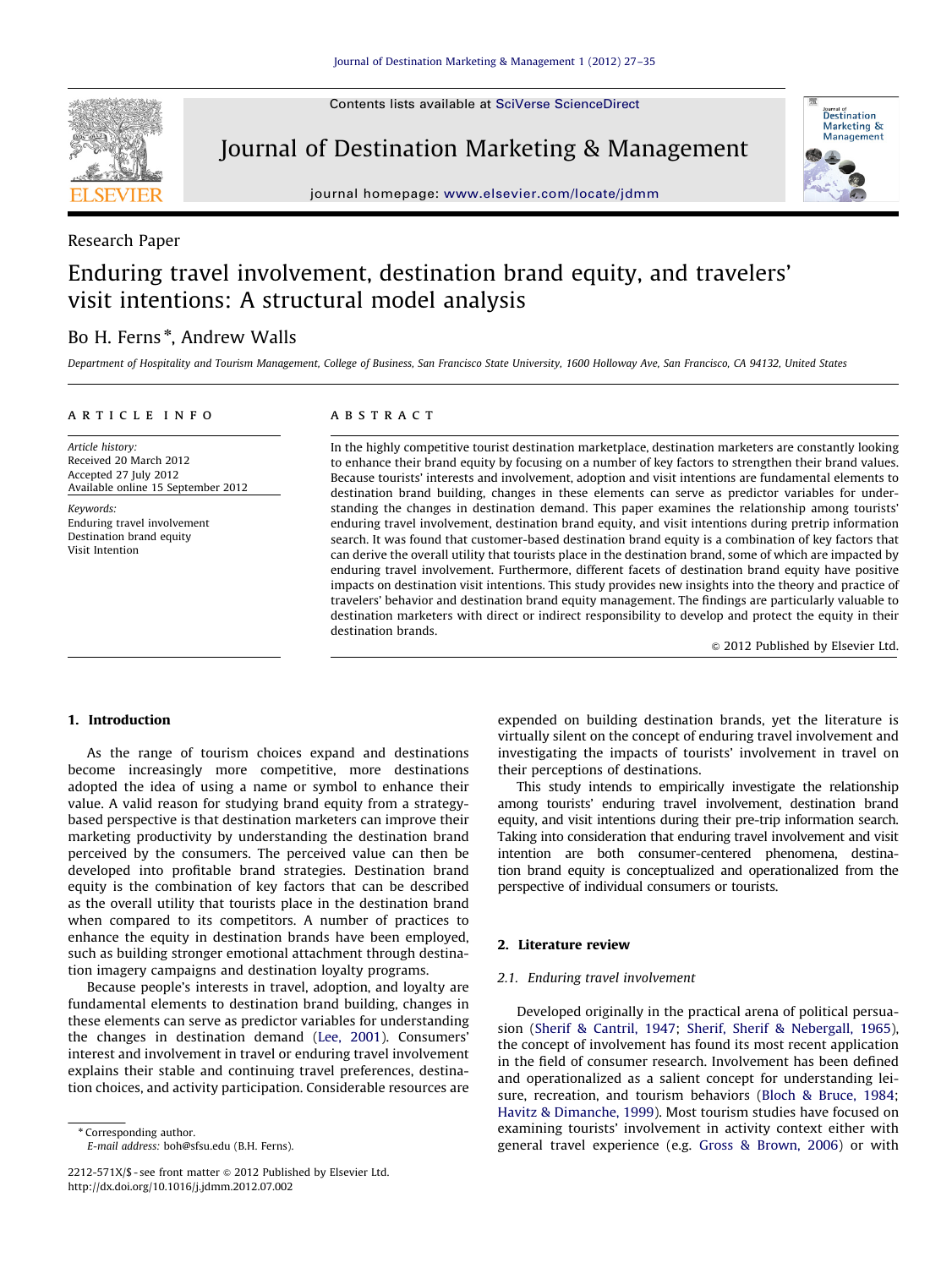specific touristic activities, such as skiing and visiting parks (e.g. [Dimanche, Havitz, & Howard, 1993\)](#page--1-0), shopping ([Hu](#page--1-0) [& Yu, 2007\)](#page--1-0), and gambling (e.g. [Park, Yang, Lee, Jang, & Stokoswski, 2002;](#page--1-0) [Lee,](#page--1-0) [Scott, & Kim, 2008\)](#page--1-0). The general view of involvement in tourism has been focused on examining temporary personal feelings of heightened involvement that accompany a particular situation, such as destinations (e.g. [Gursory & Gavcar, 2003;](#page--1-0) [Kim, Han, Holland, & Byon, 2009;](#page--1-0) [Lee, Lee,](#page--1-0) & [Lee, 2005](#page--1-0); [Lehto,](#page--1-0) [O'Leary, & Morrison, 2004](#page--1-0)) or travel decisions (e.g. [Cai, Feng, &](#page--1-0) [Breiter, 2004](#page--1-0)). However, tourists' involvement with travel itself – an enduring commitment – and its impact on travel behaviors has received little attention.

According to [Laurent and Kapferrer \(1985\)](#page--1-0), enduring involvement 'derives from the perception that the product is related to centrally held values, those defining one's singularity, and identity, one's ego'. The concept of travel involvement presented in this paper however, does not preclude the notion of the mobility paradigm [\(Sheller](#page--1-0) [& Urry, 2006](#page--1-0)) which identifies the importance of systematic movements of people for a variety of reasons including work, family matters, leisure, pleasure, and politics. The mobility paradigm explores the movements of people, objects, and information and hypothesizes that travelers are more likely to be boundless than static. Consequently, travel, and its many forms, may involve complex and simple decision making processes. For purposes of this paper, the traveler negotiates a variety of and often complex relationships between people, materials, destinations, transportation, images, etc. ([Sheller &](#page--1-0) [Urry, 2006\)](#page--1-0).

Enduring travel involvement is defined as the ongoing, everchanging, unobservable state of motivation, arousal, or interest toward pleasure travel, evoked by a particular stimulus or situation ([Rothschild, 1984](#page--1-0)). It is an ongoing commitment on the part of an individual with regard to thoughts, feelings, and behavioral responses to travel. In lay terms, for example, we often speak of people who are ''really into travel.'' Enduring travel involvement is a person's baseline involvement, which is the default state reflecting the amount of interest, arousal, or emotional attachment one has with travel. It occurs even when the action of travel is not operative or one is not planning a trip or visiting a destination. Such interest in travel may arise from an individual's perception that travel meets important values and goals. Enduring travel involvement is the value that one prescribes to the pleasure of travel. The level of involvement is often based on the strength of the relationship of pleasure travel to individual needs, values, or self-concept. It is a function of past travel experience and the strength of values to which pleasure travel is relevant to an individual. Enduring travel involvement, therefore, can be seen as the intensity with which travel 'is embedded in and driven by the consumers' value system' [\(O'Cass & Muller, 1999,](#page--1-0) p. 402).

In a comprehensive framework of involvement, [Rothschild](#page--1-0) [\(1975](#page--1-0), [1979a,](#page--1-0) [1979b\)](#page--1-0) has specified enduring involvement and two other types of involvement—situational involvement and response involvement. Enduring involvement is the ongoing concern with a product the individual brings into the purchase situation, while situational involvement is the degree of involvement evoked by a particular situation. Situational involvement is influenced by product attributes, such as air fare cost and similarity among destination choice alternatives, as well as situational variables, such as travel companions or length of trip. Response involvement is the consequences of the inner state of being involved, which often refers to behaviors ([Pritchard &](#page--1-0) [Brunson, 1999](#page--1-0)) due to their antecedent involvement.

Enduring travel involvement also differs from destination involvement. Destination involvement can be seen as the relevance of a travel destination to the individual. It is a tourist's evaluation of his/her engagement with a destination as central aspect of his/her life providing both hedonic and symbolic value ([Filo, Chen, King,](#page--1-0) & [Funk, 2011](#page--1-0)). On the other hand enduring travel involvement reflects the perceived relevance of travel to the individual. As its name implies, enduring travel involvement levels are presumed to exist on a long term basis and its levels are reasonably stable. For example, an individual may be very involved in travel but only like to visit new destinations for vacation each year. Conversely, an individual may have low interest in travel, but he/she travels to New York very often because of the desire to view world-class Broadway shows. This study focuses on enduring travel involvement, a more permanent and traveler-based construct.

#### 2.2. Destination brand equity

Much attention has been paid to the concept of brand equity in the marketing field (i.e. [Aaker, 1991;](#page--1-0) [Keller, 1993\)](#page--1-0) and yet relatively little attention has been paid to brand equity and, in particular, destination brand equity in the field of tourism. This study proposes that a person's degree of interest in travel, enduring travel involvement, has a direct effect on their understanding and perceptions of the brand-equity of a destination.

This study conceptualizes brands and destination brand equity from the perspective of individual consumers based on what they perceive to know about the particular brand of a destination and its specific components. [Kotler, Bowen, and Makens \(2010, p. 239\)](#page--1-0) define a brand as 'a name, term, sign, symbol, or design, or combination of them which is intended to identify the goods and services of one seller or group of sellers and to differentiate them from those of competitors.' Combined into knowledge, these individual and unique brand components are called the brand identity or the brand mark. From a marketing perspective, customer-based brand equity is defined 'as the differential effect of brand knowledge on consumer response to the marketing of the brand' ([Keller, 1993](#page--1-0), p. 2). In other words, it is the value that consumers apply to the brand based on the impact of the brand components compared to reactions to similar brand components of other versions of the product or service.

Tourist destination marketers are aware of the growing importance of brand equity in promoting their destination. Some marketing literature have indicated that the principles of product brands do not apply directly to services ([Aaker, 1991](#page--1-0); [Keller, 2003\)](#page--1-0). The distinct components of a brand will vary depending on the product or service composition. Justifiably, the composition of what comprises destination brand equity is not thoroughly agreed upon (i.e. [Boo, Busser, &](#page--1-0) [Baloglu, 2009](#page--1-0); [Kim et al., 2009\)](#page--1-0). The complex characteristics of a destination make branding and measuring the brand equity a challenge [\(Boo et al., 2009\)](#page--1-0). Compared to consumer goods and services, destinations are far more multidimensional ([Pike, 2005\)](#page--1-0). Conceptually, a tourism destination-based brand is composed of both tangible and intangible elements [\(Aaker, 1991](#page--1-0); [Konecnik](#page--1-0) [& Gartner,](#page--1-0) [2007;](#page--1-0) [Boo et al., 2009\)](#page--1-0). Tourists perceive these elements as a unique combination of functional (physical, measurable) and psychological (abstract) components of a destination brand. The attraction and value of a tourist destination brand may change depending on which product/service assets are recognized by tourists. The specific elements that compose a destination brand and the measurement methods being used are still relatively new and not without debate ([Yoo, Donthu & Lee, 2000](#page--1-0)). For example, [Kim et al. \(2009\)](#page--1-0) utilized six dimensions—awareness, preference, value, uniqueness, popularity, and price. [Boo et al. \(2009\)](#page--1-0) employed three dimensions awareness, image, and quality. [Konecnik and Gartner \(2007\)](#page--1-0) used four dimensions—awareness, image, quality, and loyalty. This study chose to initially incorporate four generally agreed upon core dimensions and were subsequently reduced to three-destination experience, awareness, and loyalty. As [Yoo et al. \(2000\)](#page--1-0) prescribed, the